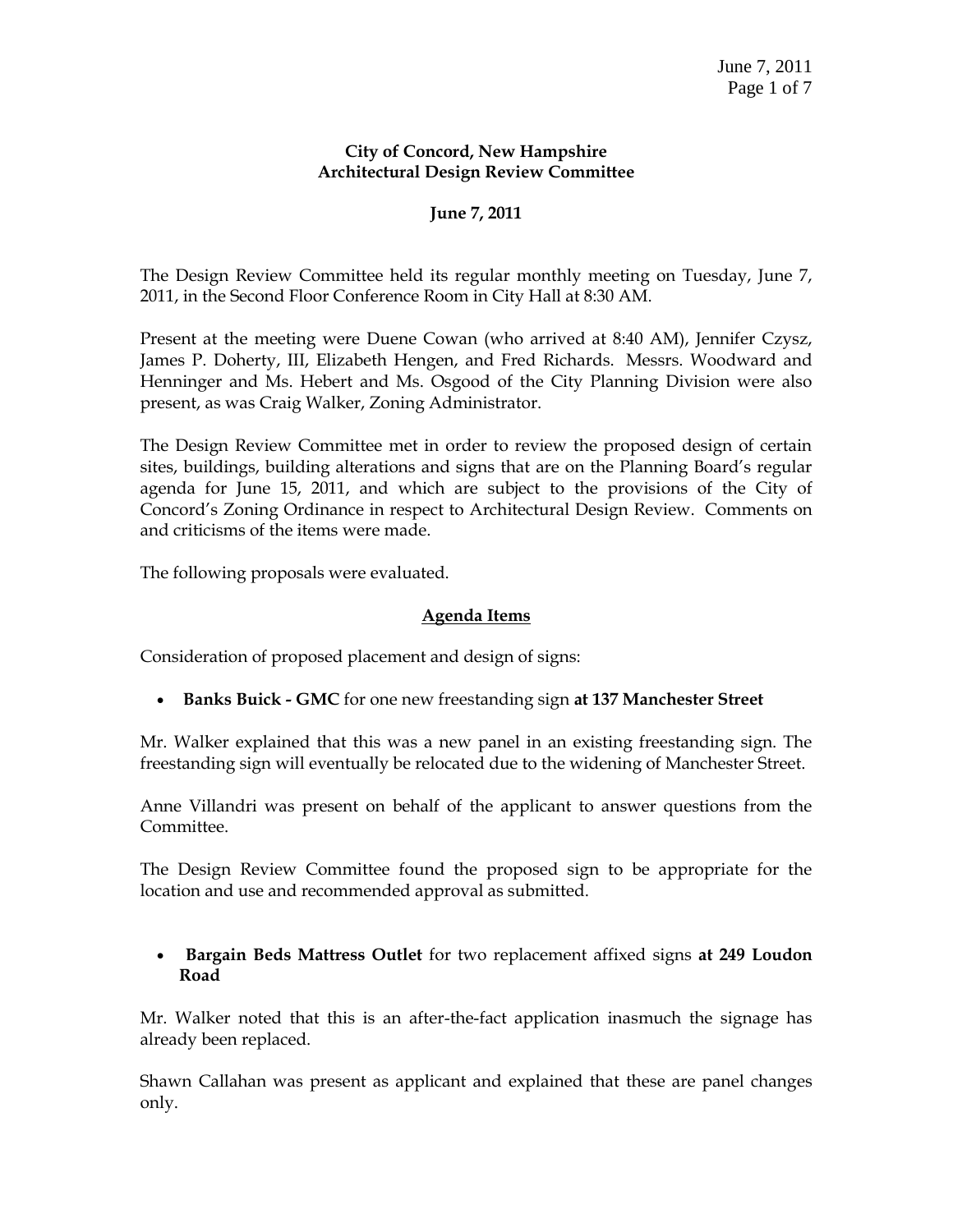Members found that this was not an inspired design but that it was no worse than the signage being replaced.

Given that this is a face change only, the Design Review Committee found the proposed signage to be appropriate for the location and use and recommended approval as submitted.

# **Bond Auto Parts** for two new affixed signs **at 61 Hall Street**

Merrill Fredette was present as applicant to answer questions from the Committee.

Mr. Walker explained that the light gray and white stucco checkerboard design on the gable of the building will be the background for the affixed signs.

The Design Review Committee found the proposed signage to be appropriate for the location and use and recommended approval as submitted.

 **Hair Biz Salon** for one new hanging sign and one replacement affixed sign **at 4 North Main Street**

David Holden was present as applicant to answer questions from the Committee and presented preliminary color samples to the Committee. He had hoped to have the final color samples for the Committee but that was not possible.

Mr. Walker explained the affixed sign will be centered over the storefront and will replace an existing larger sign at the same location. The hanging sign will be placed on the right hand side over the existing doorway.

The Design Review Committee found the proposed signage to be appropriate for the location and use and recommended approval as submitted.

Mr. Henninger asked for updated color samples by Tuesday for presentation to the Planning Board.

# **Steve Demasco's Shaolin Studios** for one replacement freestanding sign **at 30 Manchester Street**

Glenn Schadlick from Ne-Op-Co Signs was present on behalf of the applicant.

The Design Review Committee found the proposed signage to be appropriate for the location and use and recommended approval as submitted.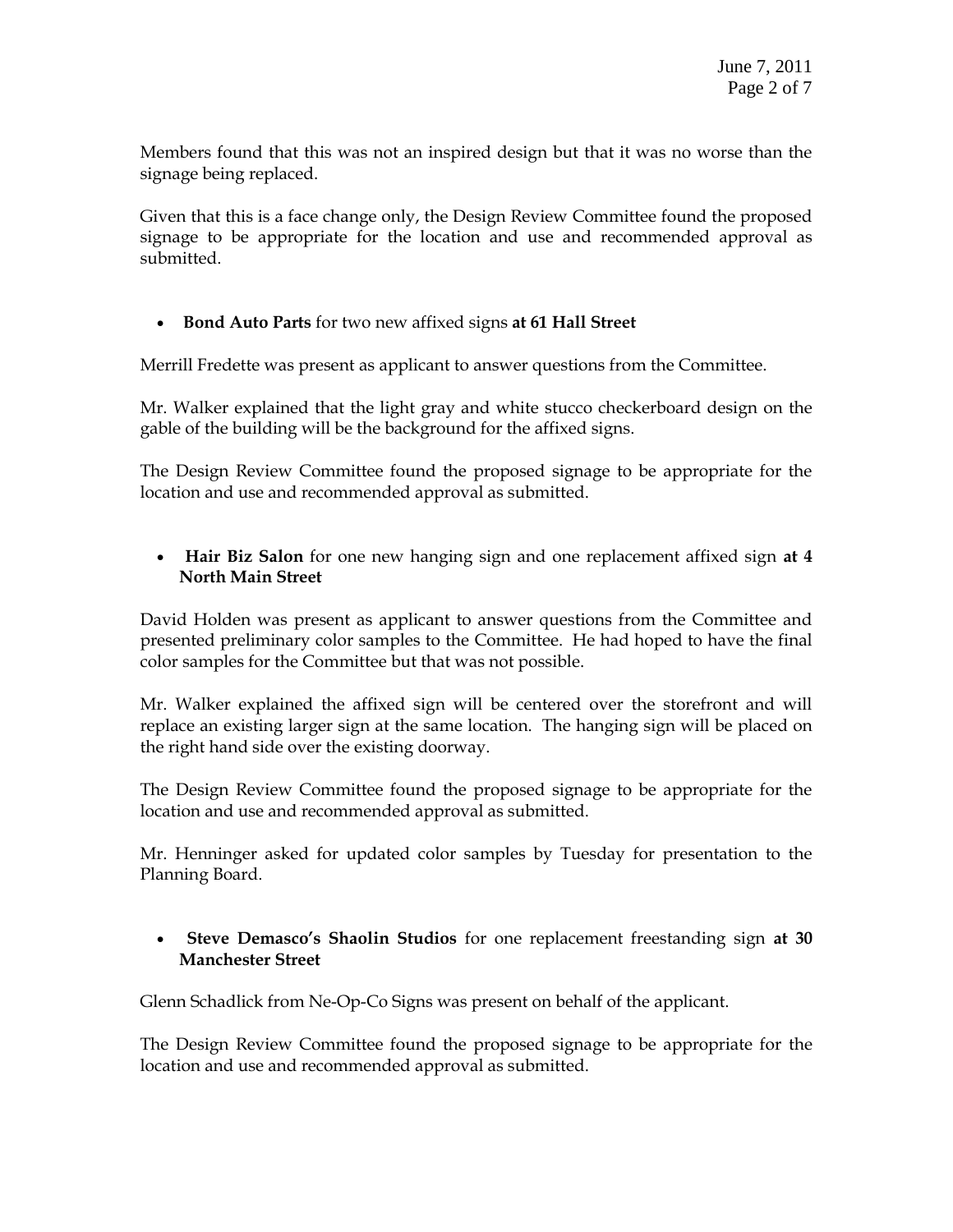### **Your Home Your World** for one new hanging sign at **58 North Main Street**

There was no one present on behalf of the applicant.

Committee members noted that this was a refreshing design.

The Design Review Committee found the proposed signage to be appropriate for the location and use and recommended approval as submitted.

 Site and building plans by **The Friendly Kitchen, Inc.** at **14 Montgomery Street. (#2011- 28)**

# **The Friendly Kitchen** for one new affixed sign **at 14 Montgomery Street**

Ms. Hebert introduced this proposal to construct a 6,500 square foot building to replace a building recently destroyed by fire. She explained that the front part of the building will house the kitchen. The rear portion of the building will house a dining area for about 70 people and a mezzanine above the dining room for additional dining seating. There will be an enclosed back yard with a six foot high white vinyl fence to provide privacy for the neighbors, and low-maintenance landscaping around the perimeters. They will add landscaping and trees along front of the property to help beautify the streetscape. A new sign matching the existing sign design will be placed on the front of the building.

She explained they had applied to the Zoning Board of Adjustment for a number of variances, mostly relating to setbacks and parking. There is no on-site parking proposed.

Jonathan Halle from Warrenstreet Architects was present to answer questions on behalf of the applicant.

Ms. Hengen liked the mix of forms in the building design. The Committee complimented the architect on the building design.

There was a discussion about options for breaking up the expanse of the lower front (easterly) façade. The Committee ultimately was of the opinion that the design as proposed would be acceptable with 3 to 4 foot tall broadleaf evergreen flowering shrubs, and the sign where proposed would largely address the concern raised.

The Design Review Committee recommended approval as submitted for the site and building plans as well as the affixed sign.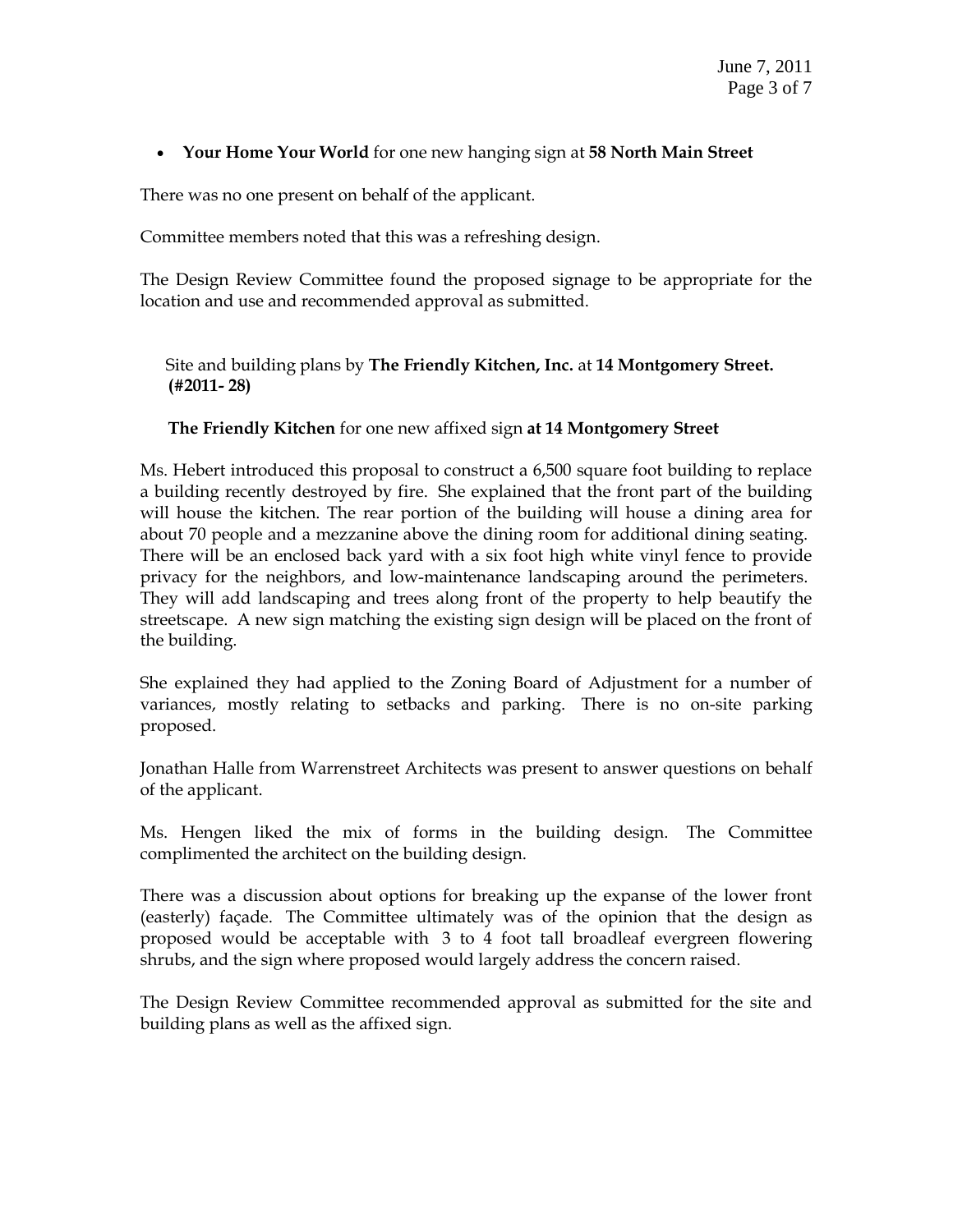Plan for a wireless telecommunications facility by **New Cingular Wireless PCS, by and through AT&T Mobility, and on behalf of PFP Associates LTD Partnership, at 22 Bridge Street. (#2011-29)**

Mr. Henninger introduced this proposal for an upgrade in capacity at the existing facility that currently has three antenna.

Ms. Hebert explained this proposal for the addition of six new telecommunications antenna and the replacement of the three existing antenna with larger equipment. All of the antenna will be painted brick red to match the building brick. She also noted that the top of the antennas would be placed below the cornice of the building, and acknowledged an inconsistency in the drawings which will be addressed.

Michelle Pacheco was present on behalf of the applicant to answer questions from the Committee. Ms. Pacheco advised that it was the company's intent for the antenna height to be at or below the cornice of the building.

The Design Review Committee recommended approval as shown in the photo simulation with the antenna placed at or below the roof line and painted to match the brick of the building.

# Site plan by **David and Deborah Newell on behalf of Dr. Serdar Ayah** at **12 Fisherville Road. (#2011-27)**

Mr. Henninger reported that this application had been postponed at the request of the applicant.

 Site and building plans by **Dr. Rodney Sigua, DDS on behalf of the Otto Family, LLC** at **10 Commercial Street**. **(#2010-26)**

Mr. Henninger introduced this proposal to construct a parking area for the new use at the existing building formerly occupied by the NH State Police communications facility. He reported that 42 parking spaces would be required under the Zoning Ordinance for the intended use, and they propose 32 spaces.

Mr. Henninger noted that the previous tenant had installed a communication tower on the east side of the building, and this tower needs to be removed.

He reported that, as part of their application for a Conditional Use Permit to construct fewer parking spaces than required by the Zoning Ordinance, the applicants had submitted a site plan showing the full 42 spaces that could be provided if needed.

He reported the staff recommendation would be to add landscaping to the parking area as it exists today and to recommend approval of the provisional plan since, it is a much more efficient layout.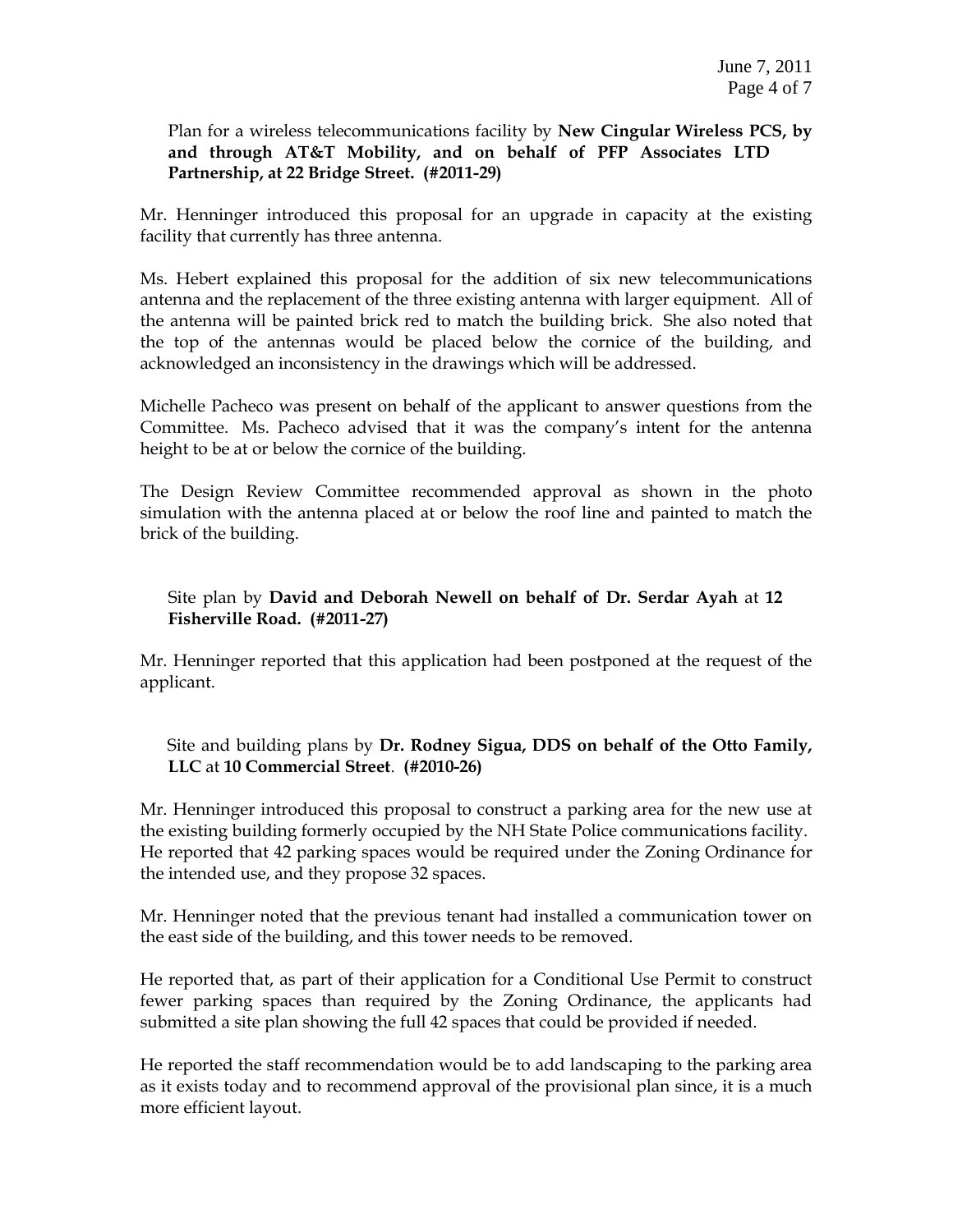The Design Review Committee recommended approval provided they comply with the City's landscape requirements, and that they remove the communications antenna that are no longer being used.

### Site plan by **St. Paul's School** on **Dunbarton Road at Pleasant Street**. **(#2011-19)**

Theodore Kupper from Provan and Lorber was present on behalf of the applicant, along with Chuck Kozlowski from Halvorsen Design and Paul Lachance from St. Paul's School.

Mr. Kupper explained this proposal to make the current access road look less like a city street and more like a residential road through the school campus. He explained they propose to relocate Rectory Road further to the south and create a 90° intersection with Dunbarton Road. They will also create additional parking at the Red Barn, and construct a new sign at the entrance made of granite block with stone veneer wrapping almost around the granite.

Mr. Richards suggested that they consider using disease resistant elm trees to provide canopy along the entrance drive at Dunbarton Road. Mr. Lachance noted that the school has been planting this type of elm tree at other locations on campus.

Mr. Kupper discussed their efforts to move the overhead utilities at the entrance. They are now not intending to relocate the overhead utility lines along Pleasant Street. They may raise the height of the line across their entrance on Pleasant Street. The school is looking at options of relocating the existing overhead utility lines on the east side of Dunbarton Road rather than placing them underground. No decision has been reached on this element of the design. He reported they are continuing to work with the utilities on this and may need to return with their final design to the Planning Board for a Conditional Use Permit.

Mr. Kozlowski explained that when Rectory Road is realigned, the existing granite posts of the fence along Dunbarton Road will be reset and the wood rails replaced. The fence will also be extended along Dunbarton Road. The existing stone wall along Rectory Road will also be reset along the new road location.

There are no plans for lighting the entrance sign. It will be all overhead lighting at the entrance.

The Design Review Committee recommended approval as submitted.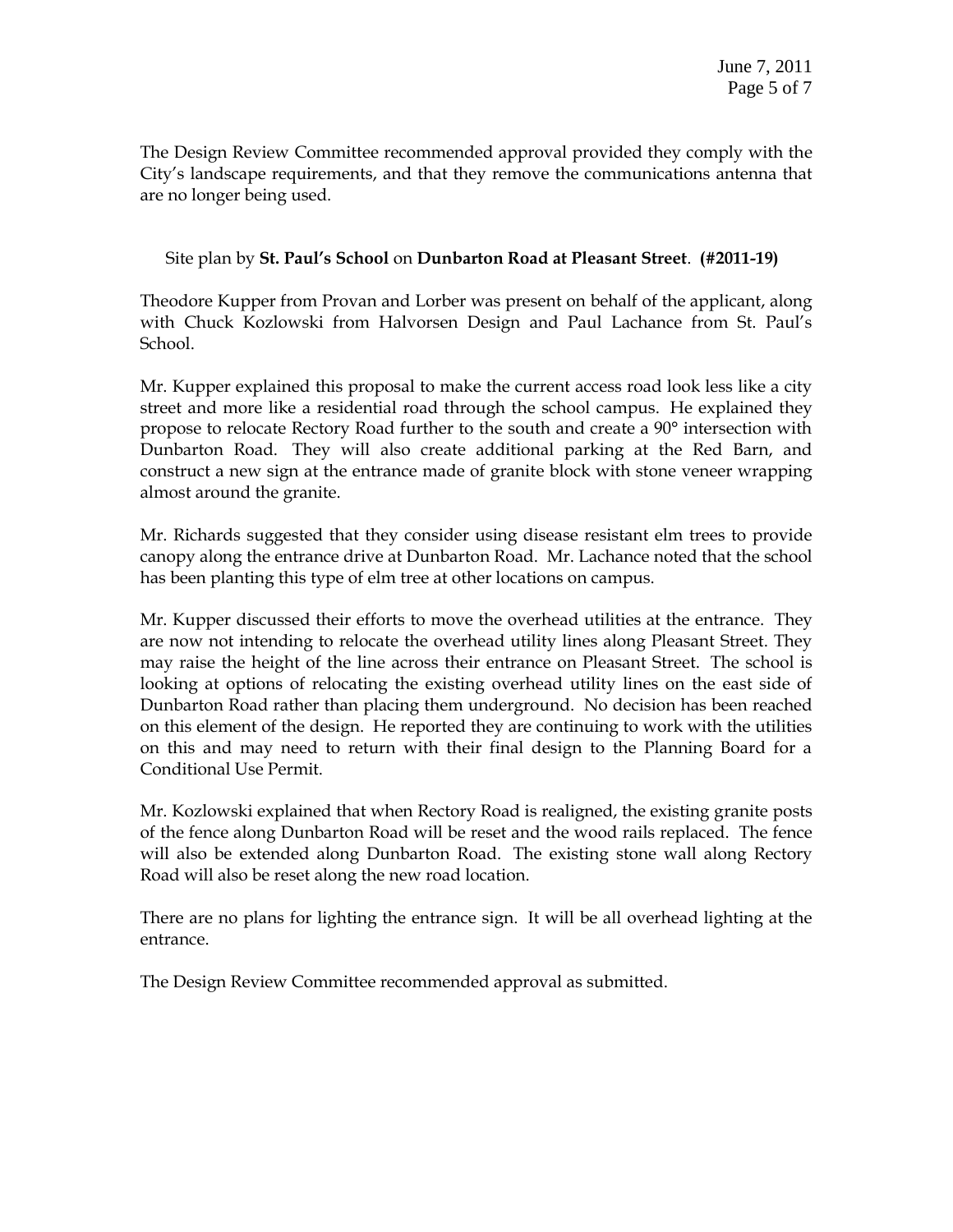#### Site and building plans by **St. Paul's School** at the corner of **Dunbarton and Silk Farm Roads**. **(#2011-24)**

Mr. Henninger reminded the Committee that this application had been reviewed and a recommendation provided last month. It will be on the Planning Board's agenda for public hearing on June 15, 2011.

# Site plans by **UNH School of Law** at the corner of **White and Washington Streets**. **(#2010-35)**

Inasmuch it was not clear at the May meeting that all Design Review Committee members present had reviewed and recommended approval of the landscape plan submitted, members reiterated their recommendation for approval as submitted.

# Site and building plans by **Venezia Realty Associates, LLC** at **60 D'Amante Drive**. **(#2011-21)**

Mr. Henninger reminded the Committee that this application had been reviewed and a recommendation provided last month. It will be on the Planning Board's agenda for public hearing on June 15, 2011.

#### **Other Business**

Mr. Woodward then addressed the Committee relative to some concerns expressed to the Planning Board about the interaction of the Design Review Committee and the Planning Board.

He explained that last month the Design Review Committee had indicated that they would be interested, before committing to having a joint meeting with the Planning Board as requested by the Board, in doing a survey of those people who have been before the Design Review Committee to learn what worked and what did not work about the current process. Members felt that having additional data would be very helpful and felt that information would become available by doing a survey of people who had been before the Design Review Committee in the last five years or so. They suggested a brief introduction explaining the purpose would make it more readily accepted and answered, providing there were no leading questions in the survey.

Members had asked last month if copies of the various reports starting with Concord 2020, as well as EDAC, and then the Deputy Manager's report were available online. Mr. Woodward reported that he had learned that the Concord 2020 report was no longer available online but he would gather the relevant materials and forward them to members of the Design Review Committee.